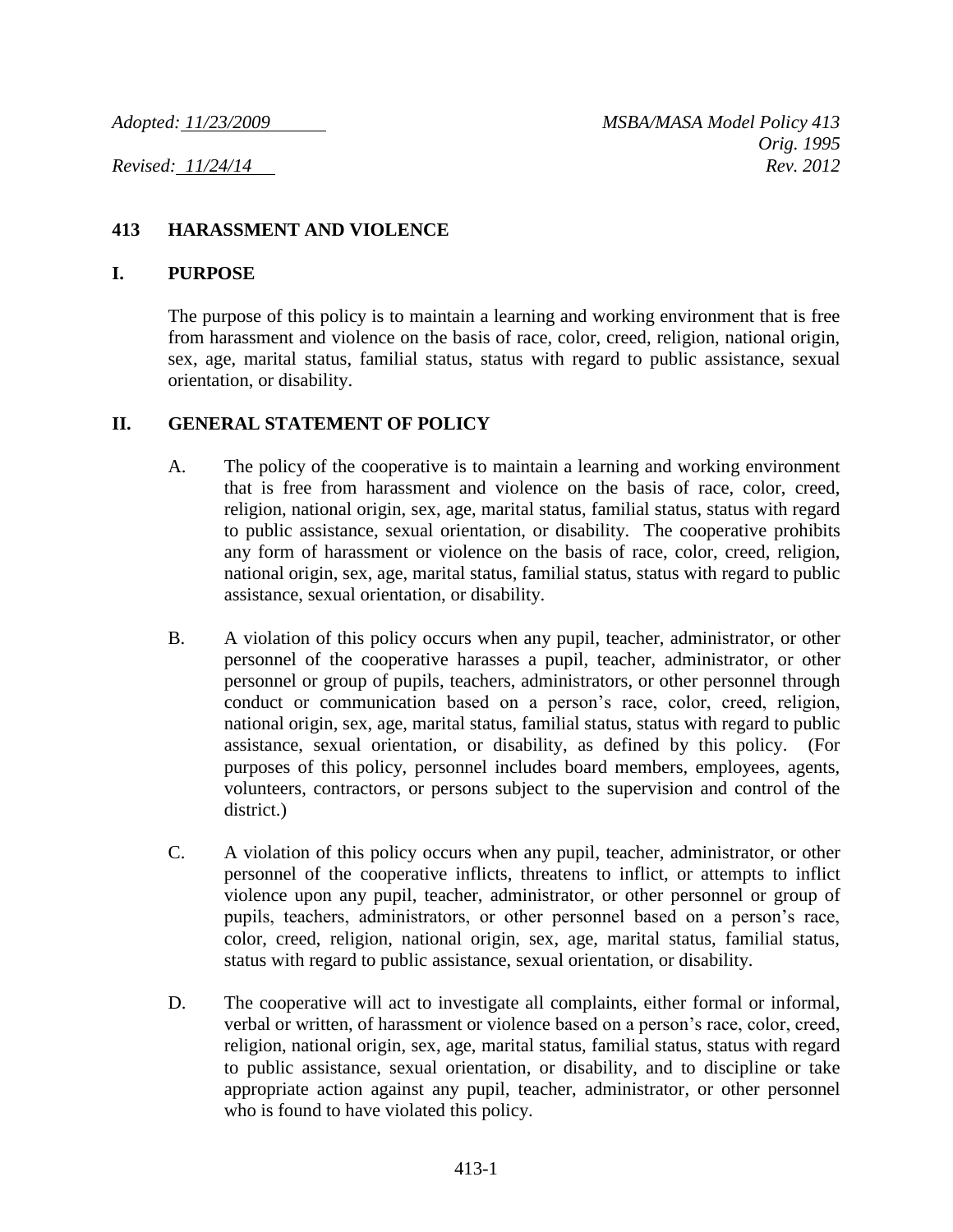### **III. DEFINITIONS**

- A. "Assault" is:
	- 1. an act done with intent to cause fear in another of immediate bodily harm or death;
	- 2. the intentional infliction of or attempt to inflict bodily harm upon another; or
	- 3. the threat to do bodily harm to another with present ability to carry out the threat.
- B. "Harassment" prohibited by this policy consists of physical or verbal conduct, including, but not limited to, electronic communications, relating to an individual's or group of individuals' race, color, creed, religion, national origin, sex, age, marital status, familial status, status with regard to public assistance, sexual orientation, or disability when the conduct:
	- 1. has the purpose or effect of creating an intimidating, hostile, or offensive working or academic environment;
	- 2. has the purpose or effect of substantially or unreasonably interfering with an individual's work or academic performance; or
	- 3. otherwise adversely affects an individual's employment or academic opportunities.
- C. "Immediately" means as soon as possible but in no event longer than 24 hours.
- D. Protected Classifications; Definitions
	- 1. "Disability" means any condition or characteristic that renders a person a disabled person. A disabled person is any person who:
		- a. has a physical, sensory, or mental impairment which materially limits one or more major life activities;
		- b. has a record of such an impairment; or
		- c. is regarded as having such an impairment.
	- 2. "Familial status" means the condition of one or more minors being domiciled with:
		- a. their parent or parents or the minor's legal guardian; or
		- b. the designee of the parent or parents or guardian with the written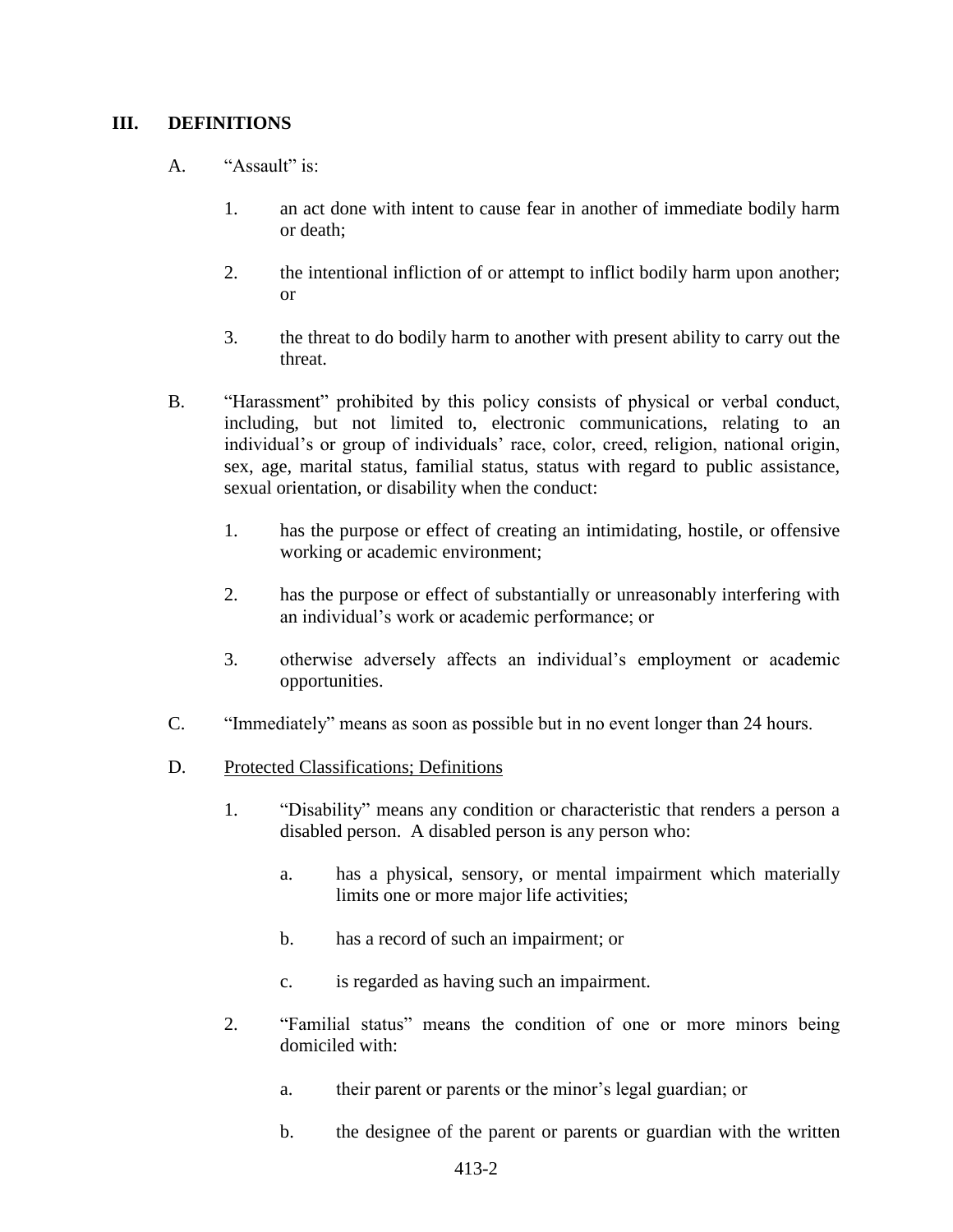permission of the parent or parents or guardian. The protections afforded against harassment on the basis of family status apply to any person who is pregnant or is in the process of securing legal custody of an individual who has not attained the age of majority.

- 3. "Marital status" means whether a person is single, married, remarried, divorced, separated, or a surviving spouse and, in employment cases, includes protection against harassment on the basis of the identity, situation, actions, or beliefs of a spouse or former spouse.
- 4. "National origin" means the place of birth of an individual or of any of the individual's lineal ancestors.
- 5. "Sex" includes, but is not limited to, pregnancy, childbirth, and disabilities related to pregnancy or childbirth.
- 6. "Sexual orientation" means having or being perceived as having an emotional, physical, or sexual attachment to another person without regard to the sex of that person or having or being perceived as having an orientation for such attachment, or having or being perceived as having a self-image or identity not traditionally associated with one's biological maleness or femaleness. "Sexual orientation" does not include a physical or sexual attachment to children by an adult.
- 7. "Status with regard to public assistance" means the condition of being a recipient of federal, state, or local assistance, including medical assistance, or of being a tenant receiving federal, state, or local subsidies, including rental assistance or rent supplements.

### E. Sexual Harassment; Definition

- 1. Sexual harassment consists of unwelcome sexual advances, requests for sexual favors, sexually motivated physical conduct or other verbal or physical conduct or communication of a sexual nature when:
	- a. submission to that conduct or communication is made a term or condition, either explicitly or implicitly, of obtaining employment or an education; or
	- b. submission to or rejection of that conduct or communication by an individual is used as a factor in decisions affecting that individual's employment or education; or
	- c. that conduct or communication has the purpose or effect of substantially or unreasonably interfering with an individual's employment or education, or creating an intimidating, hostile, or offensive employment or educational environment.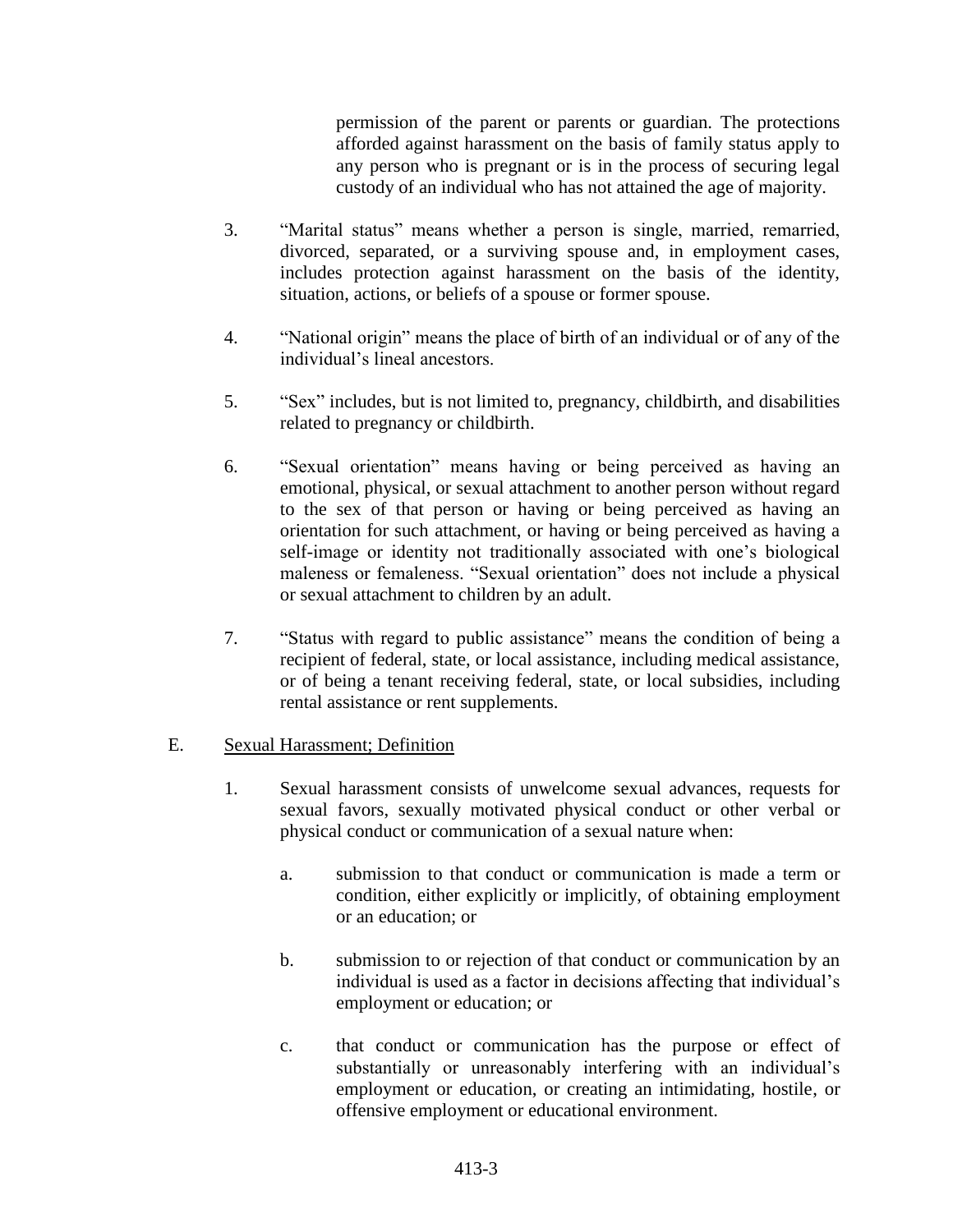- 2. Sexual harassment may include, but is not limited to:
	- a. unwelcome verbal harassment or abuse;
	- b. unwelcome pressure for sexual activity;
	- c. unwelcome, sexually motivated, or inappropriate patting, pinching, or physical contact, other than necessary restraint of pupil(s) by teachers, administrators, or other personnel to avoid physical harm to persons or property;
	- d. unwelcome sexual behavior or words, including demands for sexual favors, accompanied by implied or overt threats concerning an individual's employment or educational status;
	- e. unwelcome sexual behavior or words, including demands for sexual favors, accompanied by implied or overt promises of preferential treatment with regard to an individual's employment or educational status; or
	- f. unwelcome behavior or words directed at an individual because of gender.

### F. Sexual Violence; Definition

- 1. Sexual violence is a physical act of aggression or force or the threat thereof which involves the touching of another's intimate parts, or forcing a person to touch any person's intimate parts. Intimate parts, as defined in Minn. Stat. § 609.341, includes the primary genital area, groin, inner thigh, buttocks, or breast, as well as the clothing covering these areas.
- 2. Sexual violence may include, but is not limited to:
	- a. touching, patting, grabbing, or pinching another person's intimate parts, whether that person is of the same sex or the opposite sex;
	- b. coercing, forcing, or attempting to coerce or force the touching of anyone's intimate parts;
	- c. coercing, forcing, or attempting to coerce or force sexual intercourse or a sexual act on another; or
	- d. threatening to force or coerce sexual acts, including the touching of intimate parts or intercourse, on another.

### G. Violence; Definition

Violence prohibited by this policy is a physical act of aggression or assault upon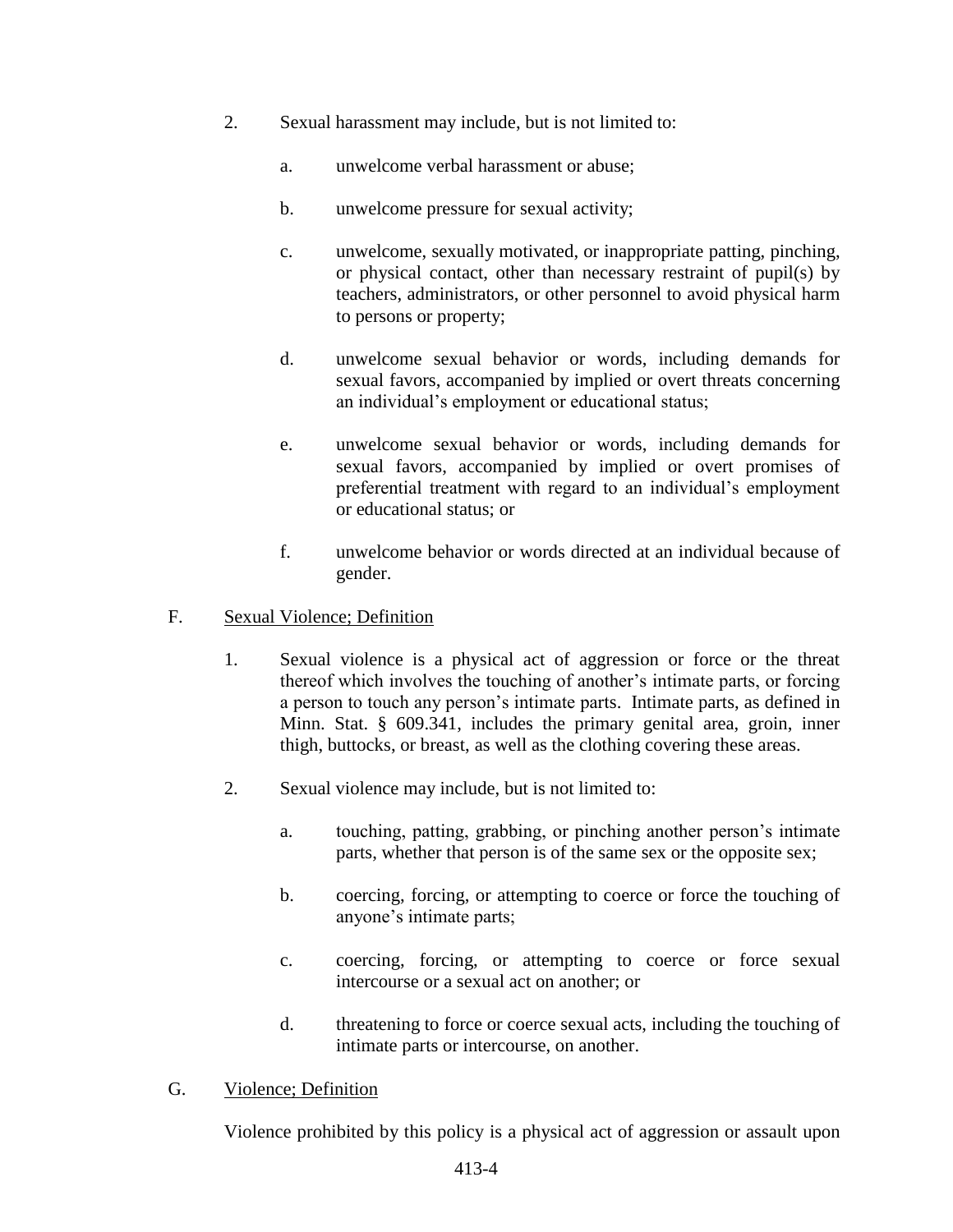another or group of individuals because of, or in a manner reasonably related to, race, color, creed, religion, national origin, sex, age, marital status, familial status, status with regard to public assistance, sexual orientation, or disability.

# **IV. REPORTING PROCEDURES**

l

- A. Any person who believes he or she has been the victim of harassment or violence on the basis of race, color, creed, religion, national origin, sex, age, marital status, familial status, status with regard to public assistance, sexual orientation, or disability by a pupil, teacher, administrator, or other personnel of the cooperative, or any person with knowledge or belief of conduct which may constitute harassment or violence prohibited by this policy toward a pupil, teacher, administrator, or other personnel or group of pupils, teachers, administrators, or other personnel should report the alleged acts immediately to an appropriate cooperative official designated by this policy. The cooperative encourages the reporting party or complainant to use the report form available from the available from the cooperative office, but oral reports shall be considered complaints as well. Nothing in this policy shall prevent any person from reporting harassment or violence directly to a cooperative human rights officer or to the director.
- B. In Each Building. The building coordinator, the cooperative's designee, or the building supervisor (hereinafter building report taker) is the person responsible for receiving oral or written reports of harassment or violence prohibited by this policy at the building level. Any adult cooperative personnel who receives a report of harassment or violence prohibited by this policy shall inform the building report taker immediately. If the complaint involves the building report taker, the complaint shall be made or filed directly with the director or the cooperative human rights officer by the reporting party or complainant. Cooperative personnel who fail to inform the building report taker of a report of harassment or violence in a timely manner may be subject to disciplinary action.
- C. Upon receipt of a report, the building report taker must notify the cooperative human rights officer immediately, without screening or investigating the report. The building report taker may request, but may not insist upon, a written complaint. A written statement of the facts alleged will be forwarded as soon as practicable by the building report taker to the human rights officer. If the report was given verbally, the building report taker shall personally reduce it to written form within 24 hours and forward it to the human rights officer. Failure to forward any harassment or violence report or complaint as provided herein may result in disciplinary action against the building report taker.
- D. In the Cooperative. The board hereby designates Jane Kotewa as the cooperative human rights officer(s) to receive reports or complaints of harassment or violence prohibited by this policy. If the complaint involves a human rights officer, the complaint shall be filed directly with the director. 1

<sup>1</sup> In some cooperatives the superintendent may be the human rights officer. If so, an alternative individual should be designated by the school board.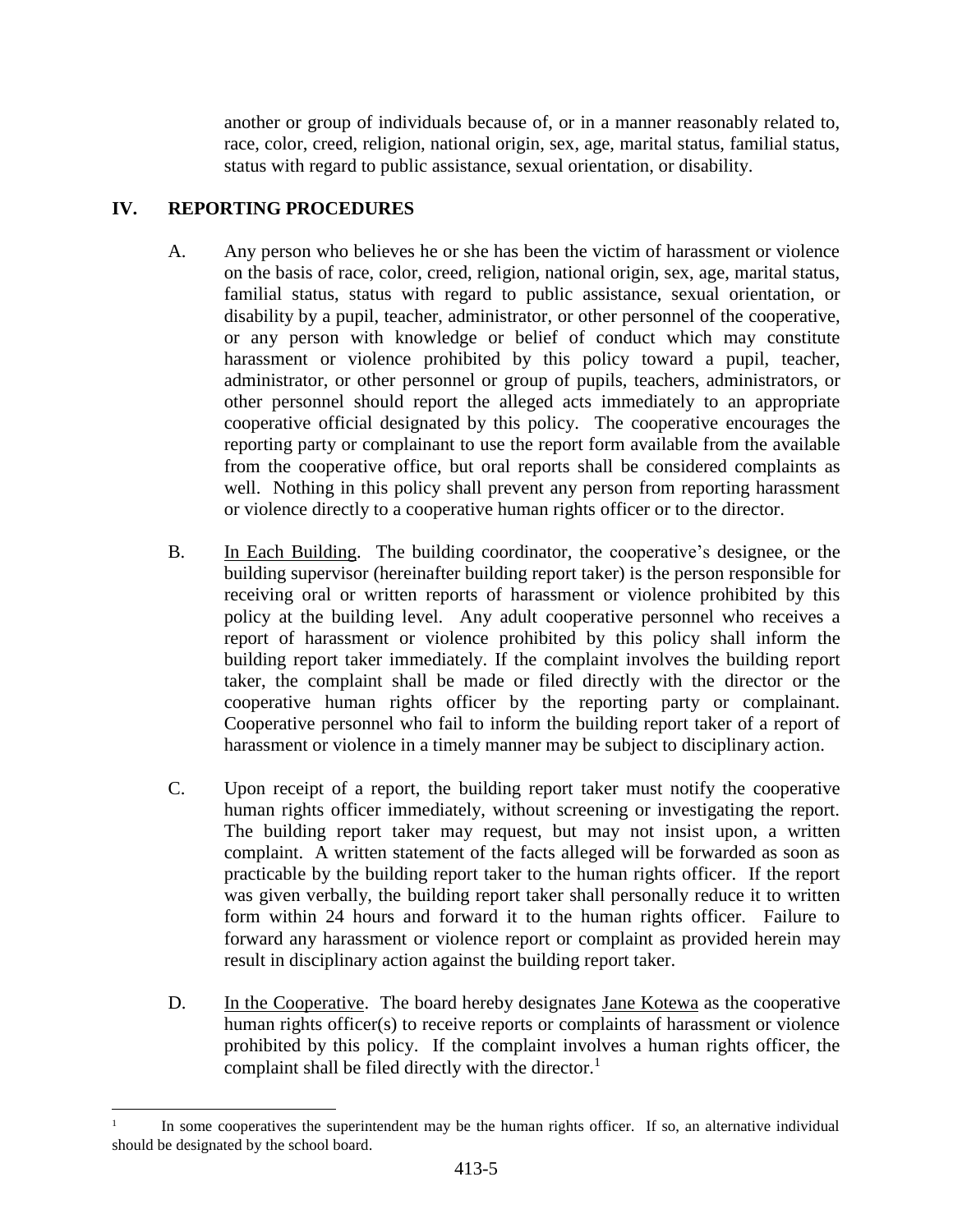- E. The cooperative shall conspicuously post the name of the human rights officer(s), including mailing addresses and telephone numbers.
- F. Submission of a good faith complaint or report of harassment or violence prohibited by this policy will not affect the complainant or reporter's future employment, grades, or work assignments.
- G. Use of formal reporting forms is not mandatory.
- H. Reports of harassment or violence prohibited by this policy are classified as private educational and/or personnel data and/or confidential investigative data and will not be disclosed except as permitted by law. The cooperative will respect the privacy of the complainant(s), the individual(s) against whom the complaint is filed, and the witnesses as much as possible, consistent with the cooperative's legal obligations to investigate, to take appropriate action, and to comply with any discovery or disclosure obligations.

# **V. INVESTIGATION**

- A. By authority of the cooperative, the human rights officer, upon receipt of a report or complaint alleging harassment or violence prohibited by this policy, shall immediately undertake or authorize an investigation. The investigation may be conducted by cooperative officials or by a third party designated by the cooperative.
- B. The investigation may consist of personal interviews with the complainant, the individual(s) against whom the complaint is filed, and others who may have knowledge of the alleged incident(s) or circumstances giving rise to the complaint. The investigation may also consist of any other methods and documents deemed pertinent by the investigator.
- C. In determining whether alleged conduct constitutes a violation of this policy, the cooperative should consider the surrounding circumstances, the nature of the behavior, past incidents or past or continuing patterns of behavior, the relationships between the parties involved, and the context in which the alleged incidents occurred. Whether a particular action or incident constitutes a violation of this policy requires a determination based on all the facts and surrounding circumstances.
- D. In addition, the cooperative may take immediate steps, at its discretion, to protect the complainant, pupils, teachers, administrators, or other personnel pending completion of an investigation of alleged harassment or violence prohibited by this policy.
- E. The investigation will be completed as soon as practicable. The cooperative human rights officer shall make a written report to the director upon completion of the investigation. If the complaint involves the director, the report may be filed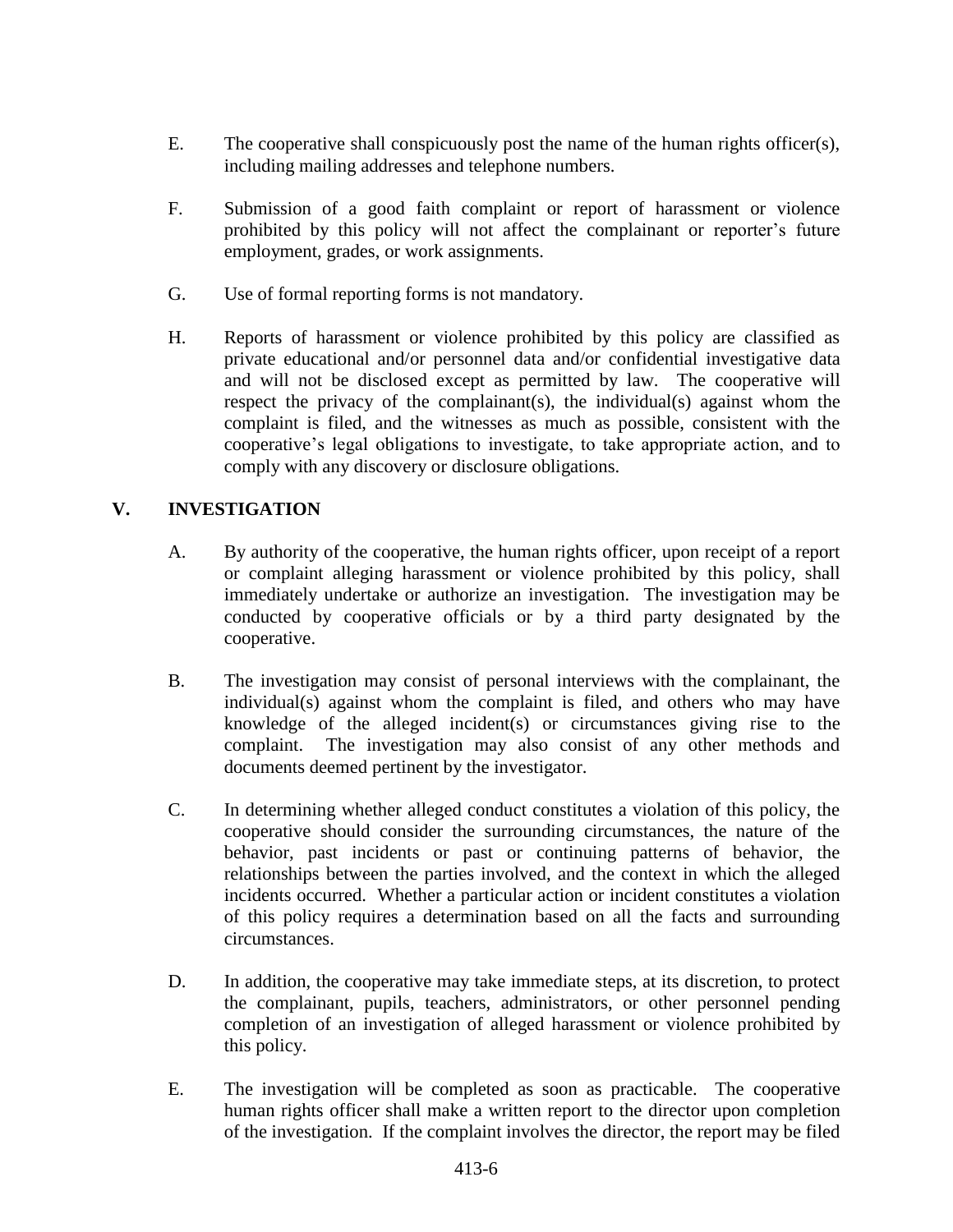directly with the board. The report shall include a determination of whether the allegations have been substantiated as factual and whether they appear to be violations of this policy.

# **VI. COOPERATIVE ACTION**

- A. Upon completion of the investigation, the cooperative will take appropriate action. Such action may include, but is not limited to, warning, suspension, exclusion, expulsion, transfer, remediation, termination, or discharge. Cooperative action taken for violation of this policy will be consistent with requirements of applicable collective bargaining agreements, Minnesota and federal law, and cooperative policies.
- B. The result of the cooperative's investigation of each complaint filed under these procedures will be reported in writing to the complainant by the cooperative in accordance with state and federal law regarding data or records privacy.

# **VII. REPRISAL**

The cooperative will discipline or take appropriate action against any pupil, teacher, administrator, or other personnel who retaliates against any person who makes a good faith report of alleged harassment or violence prohibited by this policy or any person who testifies, assists, or participates in an investigation, or who testifies, assists, or participates in a proceeding or hearing relating to such harassment or violence. Retaliation includes, but is not limited to, any form of intimidation, reprisal, harassment, or intentional disparate treatment.

### **VIII. RIGHT TO ALTERNATIVE COMPLAINT PROCEDURES**

These procedures do not deny the right of any individual to pursue other avenues of recourse which may include filing charges with the Minnesota Department of Human Rights, initiating civil action, or seeking redress under state criminal statutes and/or federal law.

### **IX. HARASSMENT OR VIOLENCE AS ABUSE**

- A. Under certain circumstances, alleged harassment or violence may also be possible abuse under Minnesota law. If so, the duties of mandatory reporting under Minn. Stat. § 626.556 may be applicable.
- B. Nothing in this policy will prohibit the cooperative from taking immediate action to protect victims of alleged harassment, violence, or abuse.

# **X. DISSEMINATION OF POLICY AND TRAINING**

A. This policy shall be conspicuously posted throughout each building in areas accessible to pupils and staff members.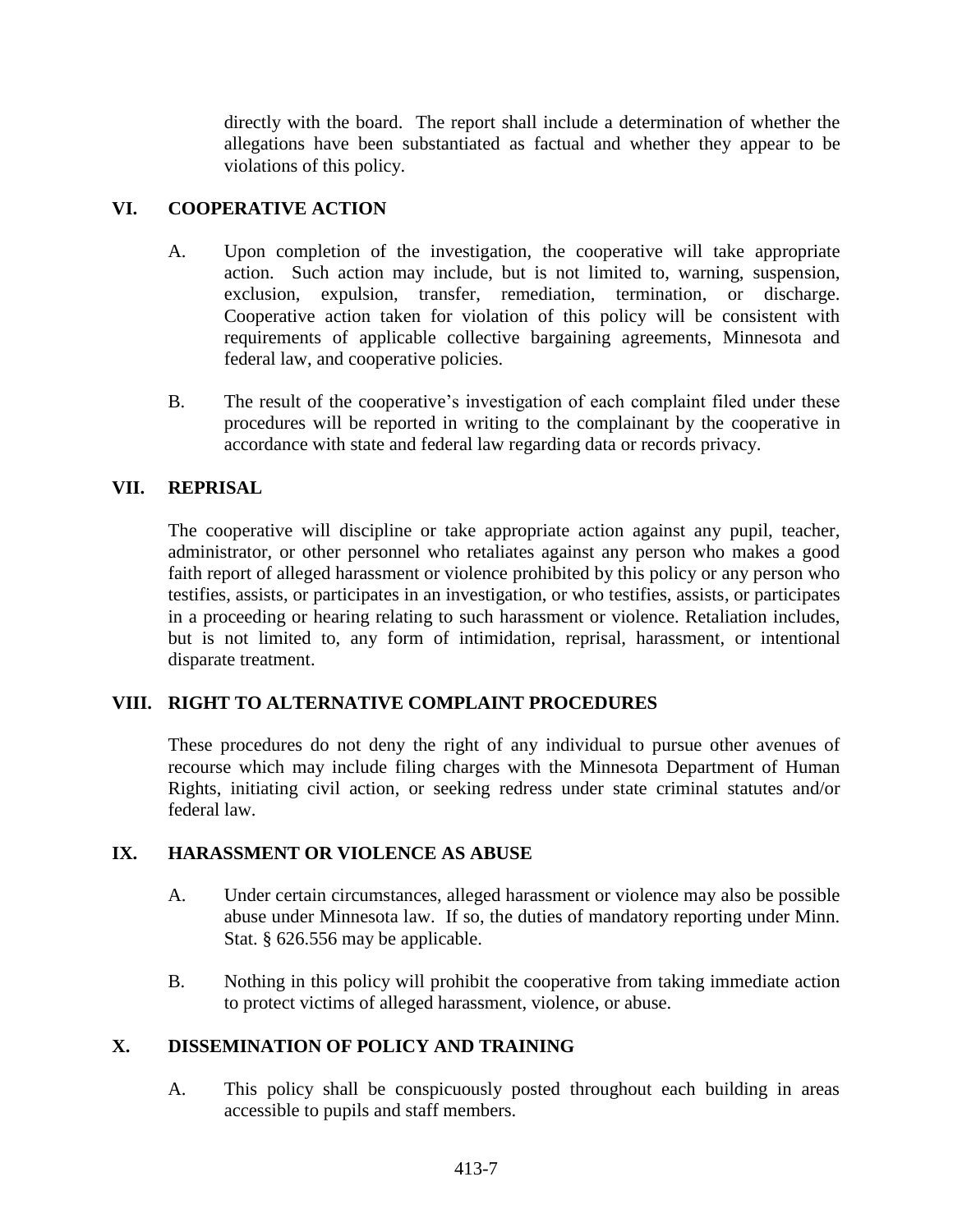- B. This policy shall be given to each cooperative employee and independent contractor at the time of entering into the person's employment contract.
- C. This policy shall appear in the student handbook.
- D. The cooperative will develop a method of discussing this policy with students and employees.
- E. The cooperative may implement violence prevention and character development education programs to prevent and reduce policy violations. Such programs may offer instruction on character education including, but not limited to, character qualities such as attentiveness, truthfulness, respect for authority, diligence, gratefulness, self-discipline, patience, forgiveness, respect for others, peacemaking, and resourcefulness.
- F. This policy shall be reviewed at least annually for compliance with state and federal law.

| <b>Legal References:</b> | Minn. Stat. § 120B.232 (Character Development Education)<br>Minn. Stat. § 121A.03, Subd. 2 (Sexual, Religious, and Racial Harassment<br>and Violence Policy)<br>Minn. Stat. Ch. 363A (Minnesota Human Rights Act)<br>Minn. Stat. § 609.341 (Definitions)<br>Minn. Stat. § 626.556 et seq. (Reporting of Maltreatment of Minors)<br>20 U.S.C. §§ 1681-1688 (Title IX of the Education Amendments of 1972)<br>29 U.S.C. § 621 et seq. (Age Discrimination in Employment Act)<br>29 U.S.C. § 794 (Rehabilitation Act of 1973, § 504)<br>42 U.S.C. § 1983 (Civil Action for Deprivation of Rights)<br>42 U.S.C. § 2000d et seq. (Title VI of the Civil Rights Act of 1964)<br>42 U.S.C. § 2000e et seq. (Title VII of the Civil Rights Act)<br>42 U.S.C. § 12101 et seq. (Americans with Disabilities Act)                         |
|--------------------------|--------------------------------------------------------------------------------------------------------------------------------------------------------------------------------------------------------------------------------------------------------------------------------------------------------------------------------------------------------------------------------------------------------------------------------------------------------------------------------------------------------------------------------------------------------------------------------------------------------------------------------------------------------------------------------------------------------------------------------------------------------------------------------------------------------------------------------|
| <b>Cross References:</b> | MSBA/MASA Model Policy 102 (Equal Educational Opportunity)<br>MSBA/MASA Model Policy 401 (Equal Employment Opportunity)<br>MSBA/MASA Model Policy 402 (Disability Nondiscrimination Policy)<br>MSBA/MASA Model Policy 403 (Discipline, Suspension, and Dismissal<br>of Cooperative Employees)<br>MSBA/MASA Model Policy 406 (Public and Private Personnel Data)<br>MSBA/MASA Model Policy 414 (Mandated Reporting of Child Neglect<br>or Physical or Sexual Abuse)<br>MSBA/MASA Model Policy 415 (Mandated Reporting of Maltreatment<br>of Vulnerable Adults)<br>MSBA/MASA Model Policy 506 (Student Discipline)<br>MSBA/MASA Model Policy 515 (Protection and Privacy of Pupil<br>Records)<br>MSBA/MASA Model Policy 521 (Student Disability Nondiscrimination)<br>MSBA/MASA Model Policy 522 (Student Sex Nondiscrimination) |